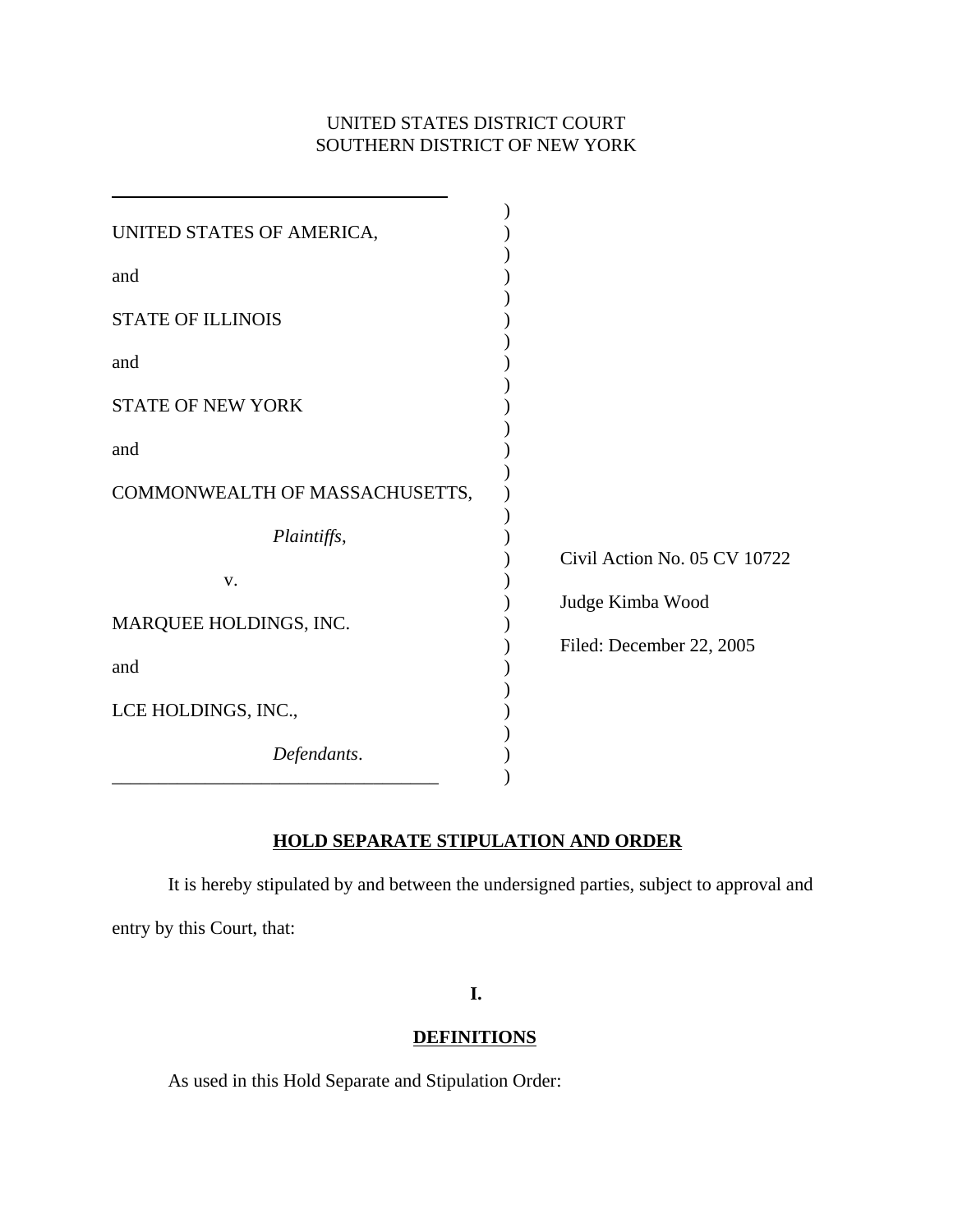A. "Acquirer" or "Acquirers" means the entity or entities to whom AMC and Loews divest the Theatre Assets.

B. "AMC" means defendant Marquee Holdings, Inc., a Delaware corporation with its headquarters in Kansas City, Missouri, its successors and assigns, and its subsidiaries, divisions, groups, affiliates, partnerships and joint ventures, and their directors, officers, managers, agents, and employees.

C. "Loews" means defendant LCE Holdings, Inc., a Delaware corporation with its headquarters in New York City, New York, its successors and assigns, and its subsidiaries, divisions, groups, affiliates, partnerships and joint ventures, and their directors, officers, managers, agents, and employees.

D. "Theatre Assets" means the first-run, commercial motion picture theatre businesses operated by AMC and Loews under the following names and at the following locations:

| Theatre Name            | <b>Theatre Address</b>                   |
|-------------------------|------------------------------------------|
| City North 14           | 2600 N. Western<br>Ave.<br>Chicago, IL   |
| Fenway 13               | 201 Brookline<br>Ave.<br>Boston, MA      |
| Meridian 16             | 1501 7 <sup>th</sup> Ave.<br>Seattle, WA |
| <b>Webster Place 11</b> | 1471 W.<br>Webster Avenue<br>Chicago, IL |
| E-Walk 13               | 247 W. 42nd St.<br>New York, NY          |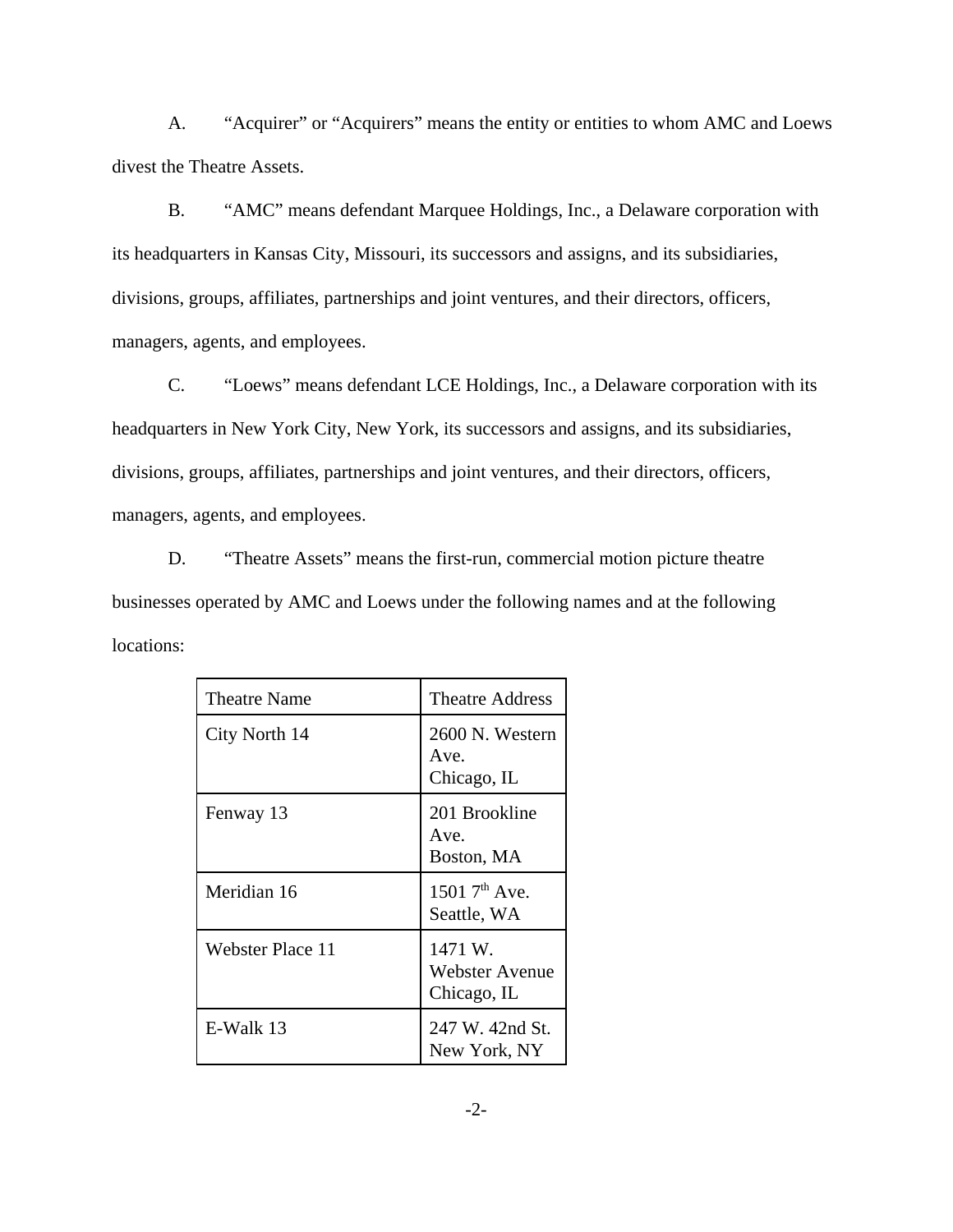| Keystone Park 16 | 13933 N.<br>Central      |
|------------------|--------------------------|
|                  | Expressway<br>Dallas, TX |

and includes:

1. All tangible assets that comprise the first-run, commercial motion picture theatre business including all equipment, fixed assets and fixtures, personal property, inventory, office furniture, materials, supplies, and other tangible property and all assets used in connection with the Theatre Assets; all licenses, permits and authorizations issued by any governmental organization relating to the Theatre Assets; all contracts, agreements, leases, commitments, certifications, and understandings, relating to the Theatre Assets, including supply agreements; all customer lists, contracts, accounts, and credit records; all repair and performance records and all other records relating to the Theatre Assets;

2. All intangible assets used in the development, production, servicing and sale of Theatre Assets, including, but not limited to all licenses and sublicenses, intellectual property, technical information, computer software (except defendants' proprietary software) and related documentation, know-how, drawings, blueprints, designs, specifications for materials, specifications for parts and devices, quality assurance and control procedures, all technical manuals and information defendants provide to their own employees, customers, suppliers, agents or licensees, and all research data relating to the Theatre Assets. Provided however, that this term does not include (a) any right to use or interest in defendants' copyrights, trademarks, trade names, service marks or service names, or (b) assets that the defendants do not own and are not legally able to transfer.

-3-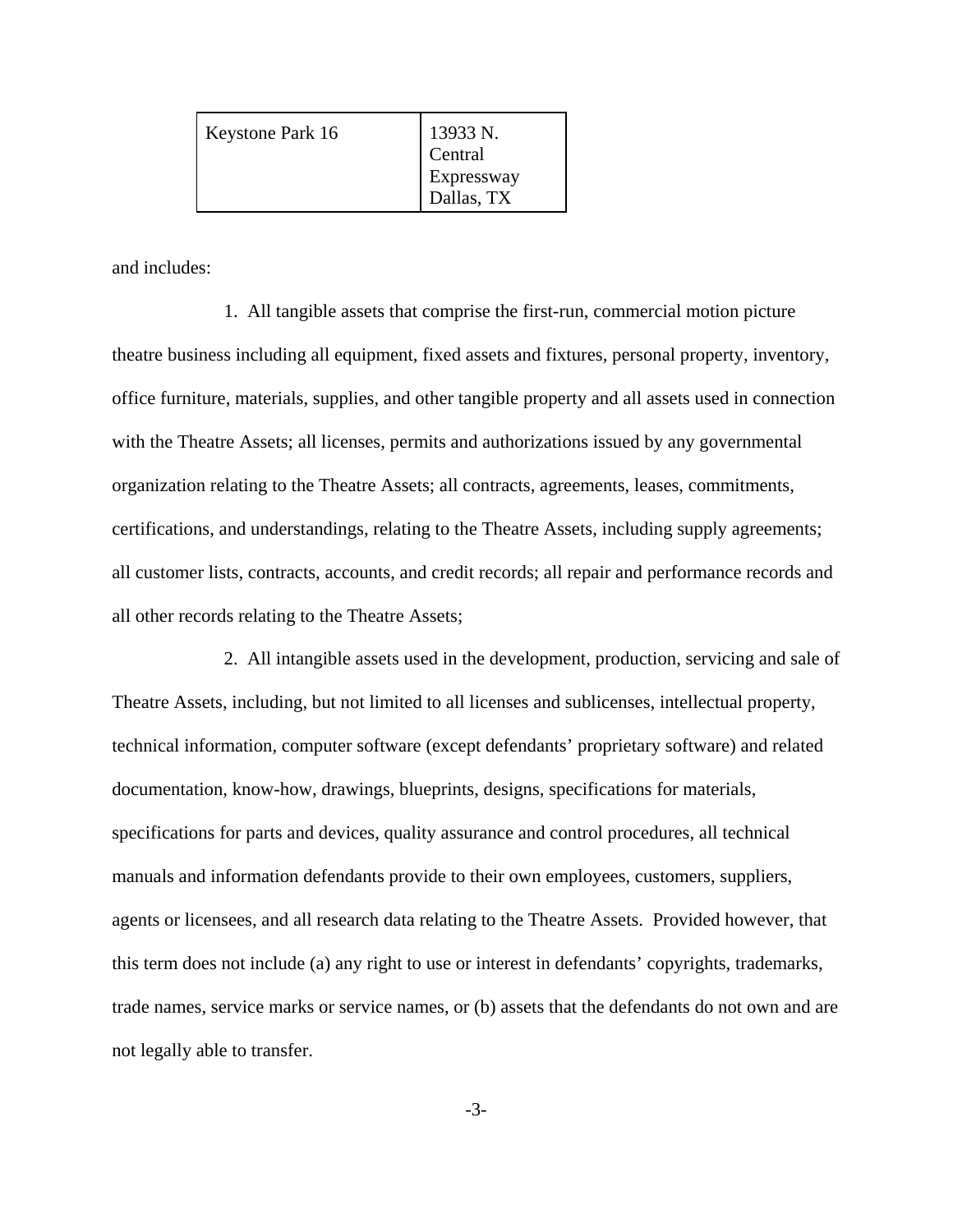#### **OBJECTIVES**

**II.**

The Final Judgment filed in this civil action is meant to ensure the Defendants' prompt divestiture of the Theatre Assets for the purpose of establishing viable competitors in the exhibition of first-run, commercial motion pictures in order to remedy the effects that the United States alleges would otherwise result from AMC's acquisition of Loews. This Hold Separate Stipulation and Order ensures, prior to such divestiture[s], that the Theatre Assets will remain economically viable and ongoing business concerns and that competition in the various markets in which these theatres are located is maintained and not diminished during the pendency of the ordered divestiture[s].

### **III.**

#### **JURISDICTION AND VENUE**

This Court has jurisdiction over the subject matter of this action and over each of the parties hereto, and venue of this action is proper in the United States District Court for the Southern District of New York.

#### **IV.**

### **COMPLIANCE WITH AND ENTRY OF FINAL JUDGMENT**

A. The parties stipulate that a Final Judgment in the form hereto attached as Exhibit A, may be filed with and entered by this Court, upon the motion of any party or upon this Court's own motion, at any time after compliance with the requirements of the Antitrust Procedures and Penalties Act, 15 U.S.C. § 16, and without further notice to any party or other proceedings, provided that the United States has not withdrawn its consent, which it may do at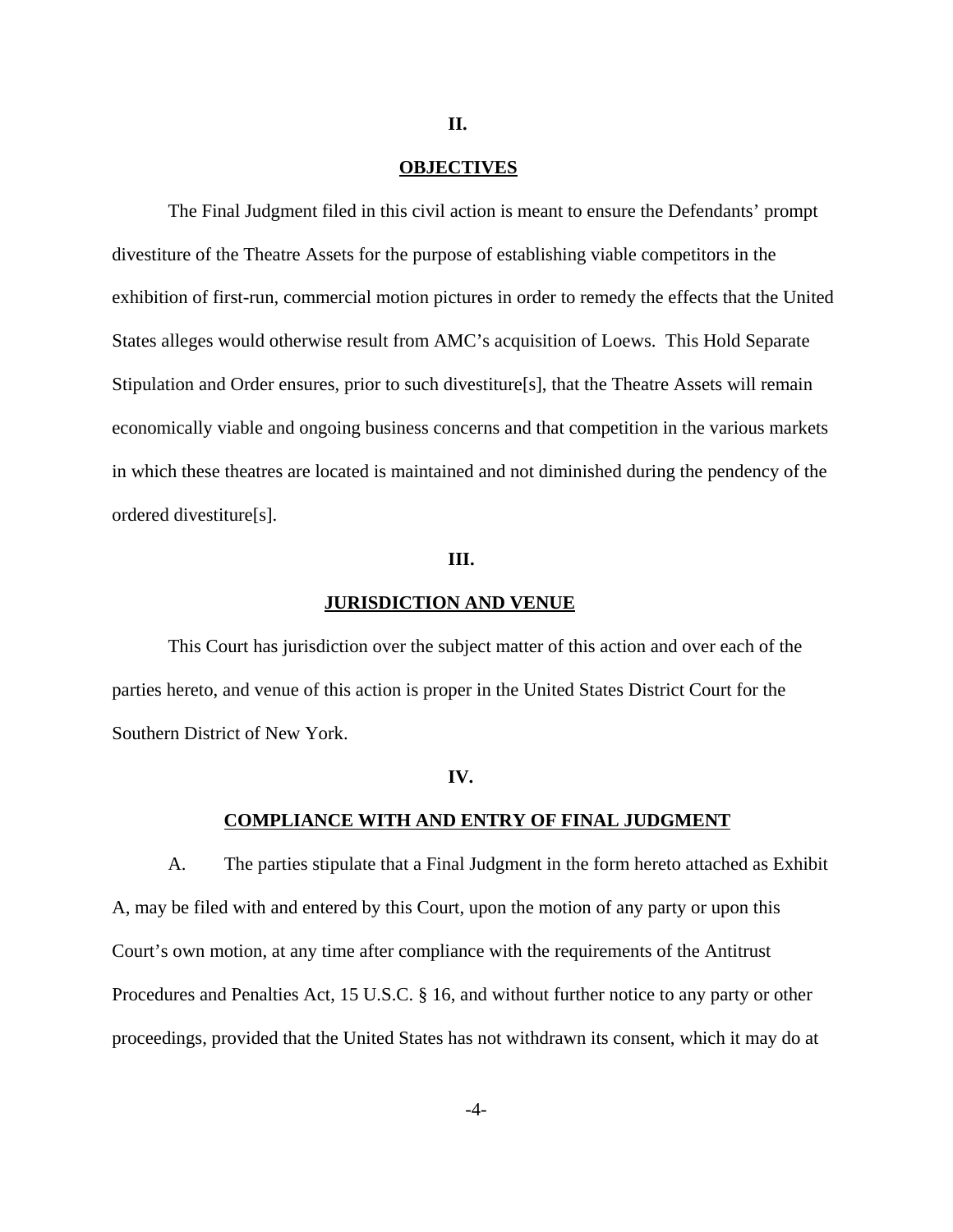any time before the entry of the proposed Final Judgment by serving notice thereof on Defendants and by filing that notice with this Court.

B. Defendants shall abide by and comply with the provisions of the proposed Final Judgment, pending the entry of the Final Judgment by this Court, or until expiration of time for all appeals of any court ruling declining entry of the proposed Final Judgment. From the date of the signing of this Hold Separate Stipulation and Order by the parties, the Defendants shall comply with all the terms and provisions of the proposed Final Judgment as though the same were in full force and effect as an order of this Court.

C. Defendants shall not consummate the transaction sought to be enjoined by the Complaint herein before the Court has signed this Hold Separate Stipulation and Order.

D. This Hold Separate Stipulation and Order shall apply with equal force and effect to any amended proposed Final Judgment agreed upon in writing by the parties and submitted to this Court.

E. In the event that (1) the proposed Final Judgment is not entered pursuant to this Hold Separate Stipulation and Order, the time has expired for all appeals of any court ruling declining entry of the proposed Final Judgment, and this Court has not otherwise ordered continued compliance with the terms and provisions of the proposed Final Judgment, or (2) the United States has withdrawn its consent, as provided in Section IV.A above, then the parties are released from all further obligations under this Hold Separate Stipulation and Order, and the making of this Hold Separate Stipulation and Order shall be without prejudice to any party in this or any other proceeding.

-5-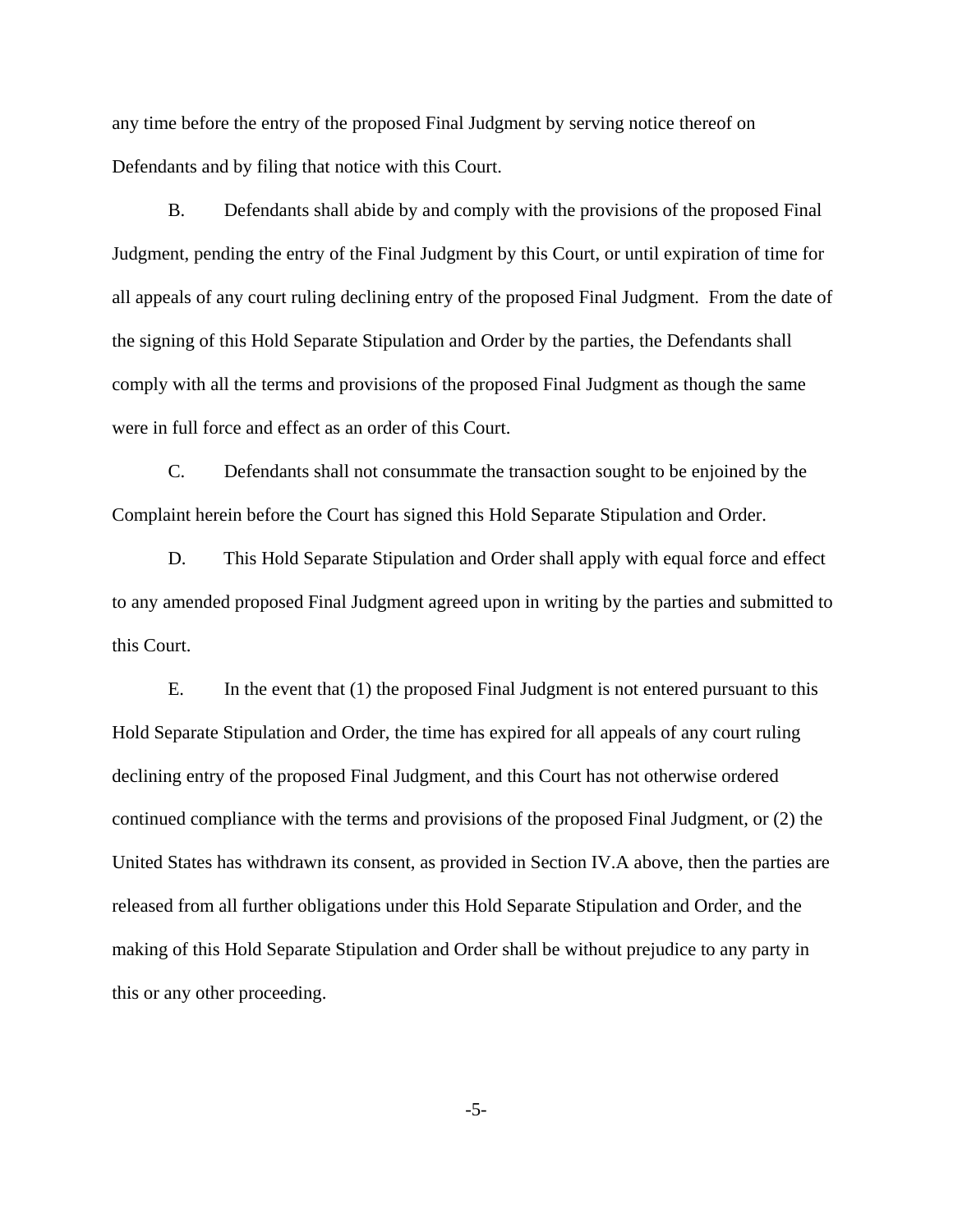F. Defendants represent that the divestiture[s] ordered in the proposed Final Judgment can and will be made, and that the Defendants will later raise no claim of mistake, hardship, or difficulty of compliance as grounds for asking this Court to modify any of the provisions contained therein.

#### **V.**

### **HOLD SEPARATE PROVISIONS**

Until each divestiture required by the Final Judgment has been accomplished:

A. Defendants shall, except as is necessary to carry out their obligations under this Hold Separate Stipulation and Order and the proposed Final Judgment, or to comply with other legal obligations, take all steps necessary to ensure that the Theatre Assets will be maintained and operated as ongoing, economically viable and active competitors in the exhibition of firstrun, commercial motion pictures. Defendants shall maintain the viability, marketability, and competitiveness of the Theatre Assets, and shall not cause the wasting or deterioration of the Theatre Assets, nor shall they cause the Theatre Assets to be operated in a manner inconsistent with applicable laws, nor shall they sell, transfer, encumber, or otherwise impair the viability, marketability or competitiveness of the Theatre Assets. Defendants shall conduct the business of the Theatre Assets in the regular and ordinary course and in accordance with past practice, except as otherwise approved by the United States, and shall use their best efforts to preserve the existing relationships with suppliers, customers, employees, and others having business relations with the Theatre Assets. Defendants shall use their best efforts to keep the organization and properties of each of the Theatre Assets intact, including current business operations, physical facilities, and working conditions. Within twenty (20) days after the entry of the Hold Separate

-6-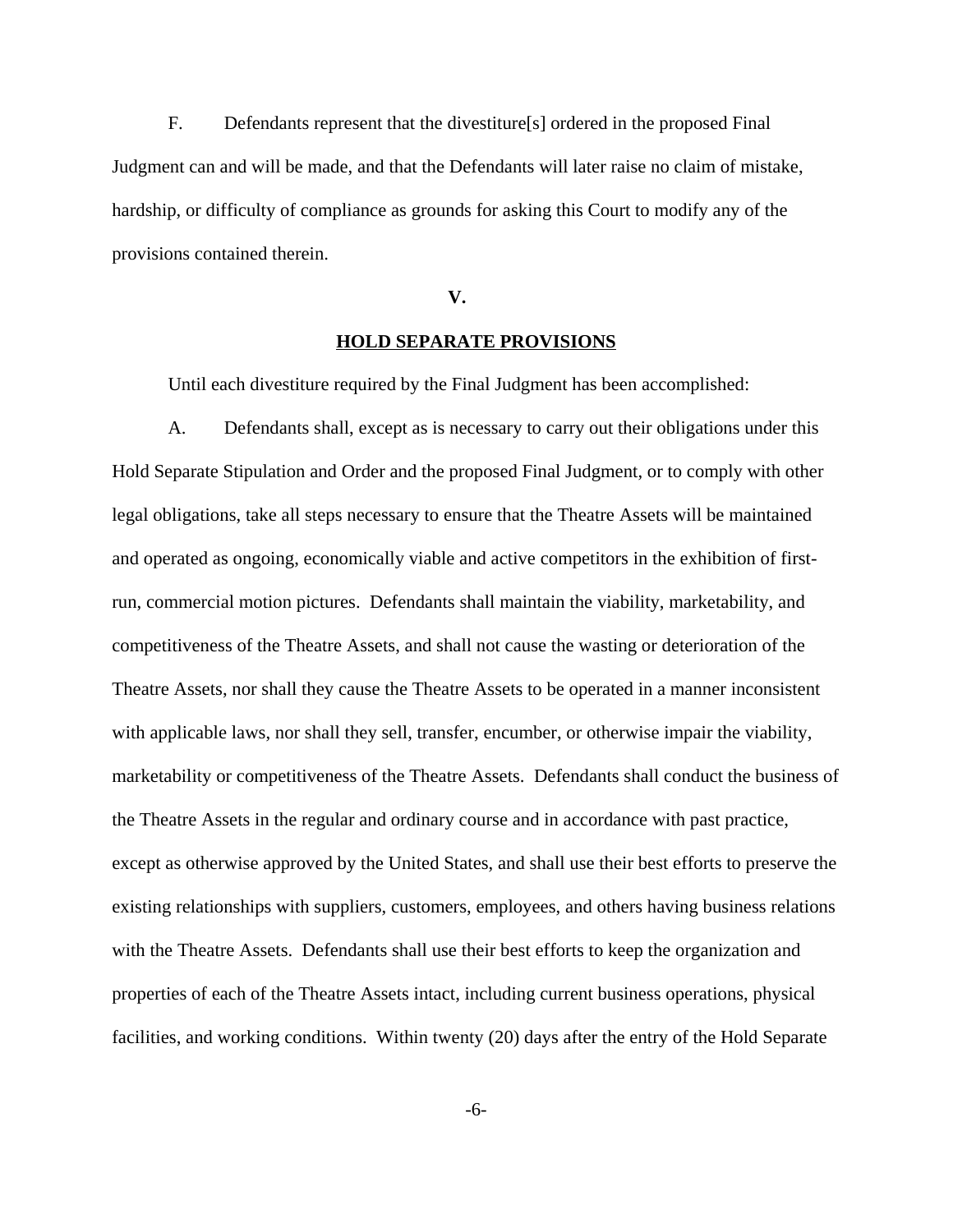Stipulation and Order, the Defendants will inform the United States of the steps taken to comply with the Hold Separate Stipulation and Order and shall provide to the United States and to the State of Illinois, State of New York, and Commonwealth of Massachusetts, as appropriate, sufficient and periodic data and reports on an ongoing basis such that the plaintiffs are able to monitor the performance of the Theatre Assets prior to divestiture. The United States, in its sole discretion, after consultation with the State of Illinois, State of New York, and Commonwealth of Massachusetts, as appropriate, shall determine the frequency and sufficiency of the data and reports.

B. Defendants shall use all reasonable efforts to maintain and increase the sales, and revenue of the Theatre Assets, and shall maintain research, design, product and service improvement, promotional, advertising, sales, technical assistance, marketing, and merchandising support for the Theatre Assets at 2005 or previously approved 2006 levels, whichever are higher.

C. Defendants shall provide sufficient working capital and lines and sources of credit to continue to maintain the Theatre Assets as economically viable and competitive, ongoing businesses, consistent with the requirements of Sections V.A and V.B.

D. Defendants shall take all steps necessary to ensure that the Theatre Assets are fully maintained in operable condition at no less than current capacity, and shall maintain and adhere to normal product and service improvement, upgrade, repair, and maintenance schedules for the Theatre Assets.

-7-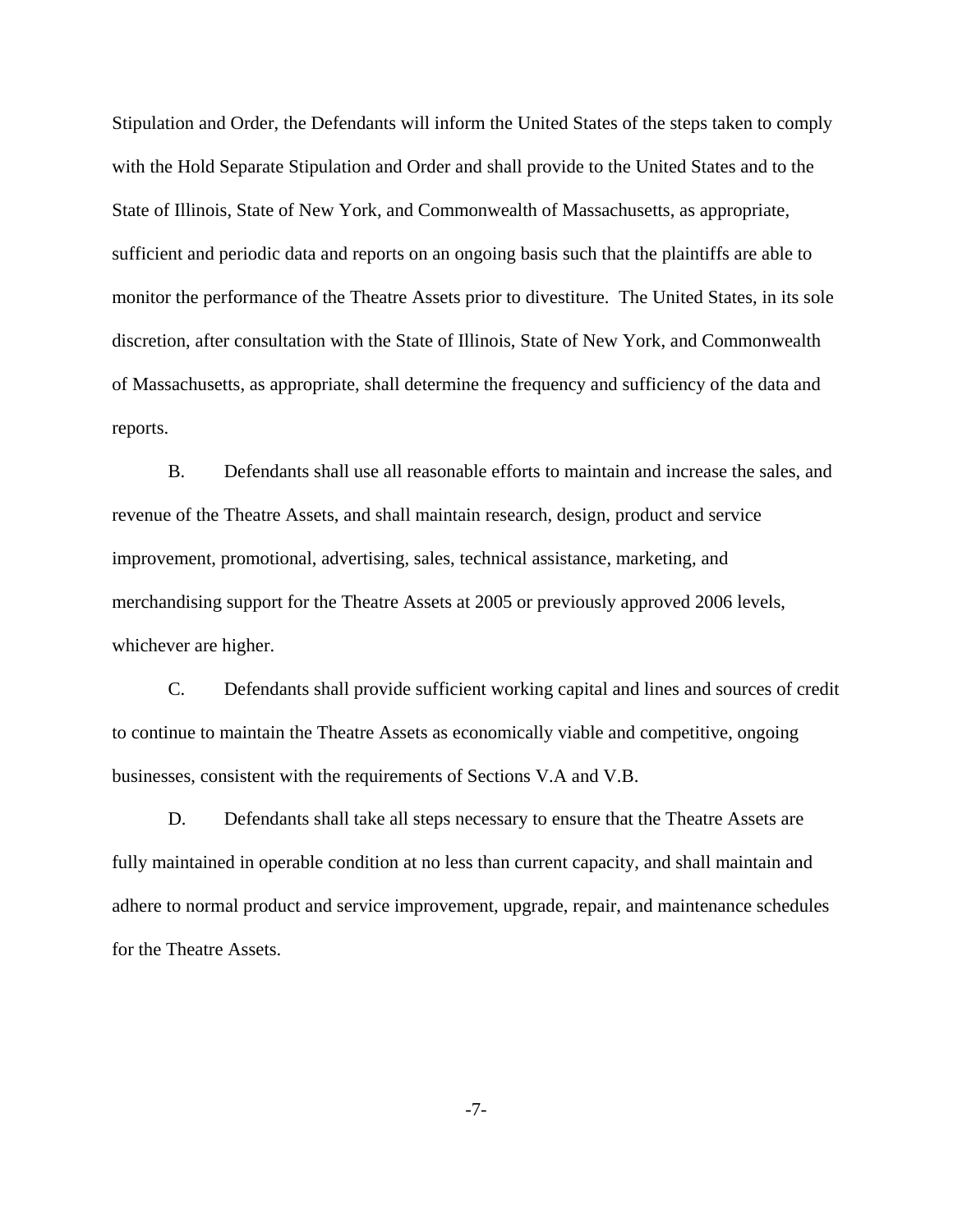E. Defendants shall not, except as part of a divestiture approved by the United States in accordance with the terms of the proposed Final Judgment, remove, sell, lease, assign, transfer, pledge, or otherwise dispose of any of the Theatre Assets.

F. Defendants shall maintain, in accordance with sound accounting principles, separate, accurate and complete financial ledgers, books, and records that report on a periodic basis, such as the last business day of every month, consistent with past practices, the assets, liabilities, expenses, revenues, and income of the Theatre Assets.

G. Defendants shall take no action that would jeopardize, delay, or impede the sale of the Theatre Assets.

H. Defendants shall not hire, transfer, terminate, or reduce the salary agreements of any employee whose primary responsibilities relate to the Theatre Assets, except for transfer bids initiated by employees pursuant to the Defendants' regular, established job-posting policy or as is otherwise consistent with this Hold Separate Stipulation and Order. Defendants shall provide the United States with ten (10) calendar days notice of any such transfer.

I. Within ten (10) days of the entry of this Hold Separate Stipulation and Order the Defendants shall appoint, subject to the approval of the United States, a person or persons to oversee the Theatre Assets, respectively, who will also be responsible for the Defendants' compliance with this section. This person or persons shall have complete managerial responsibility for the Theatre Assets, respectively, subject to the provisions of the Final Judgment. This person shall take all reasonable steps to ensure that operational information and competitively sensitive information regarding the Theatre Assets is held separate from AMC's current operations, and not distributed to anyone with operational authority over theatres that

-8-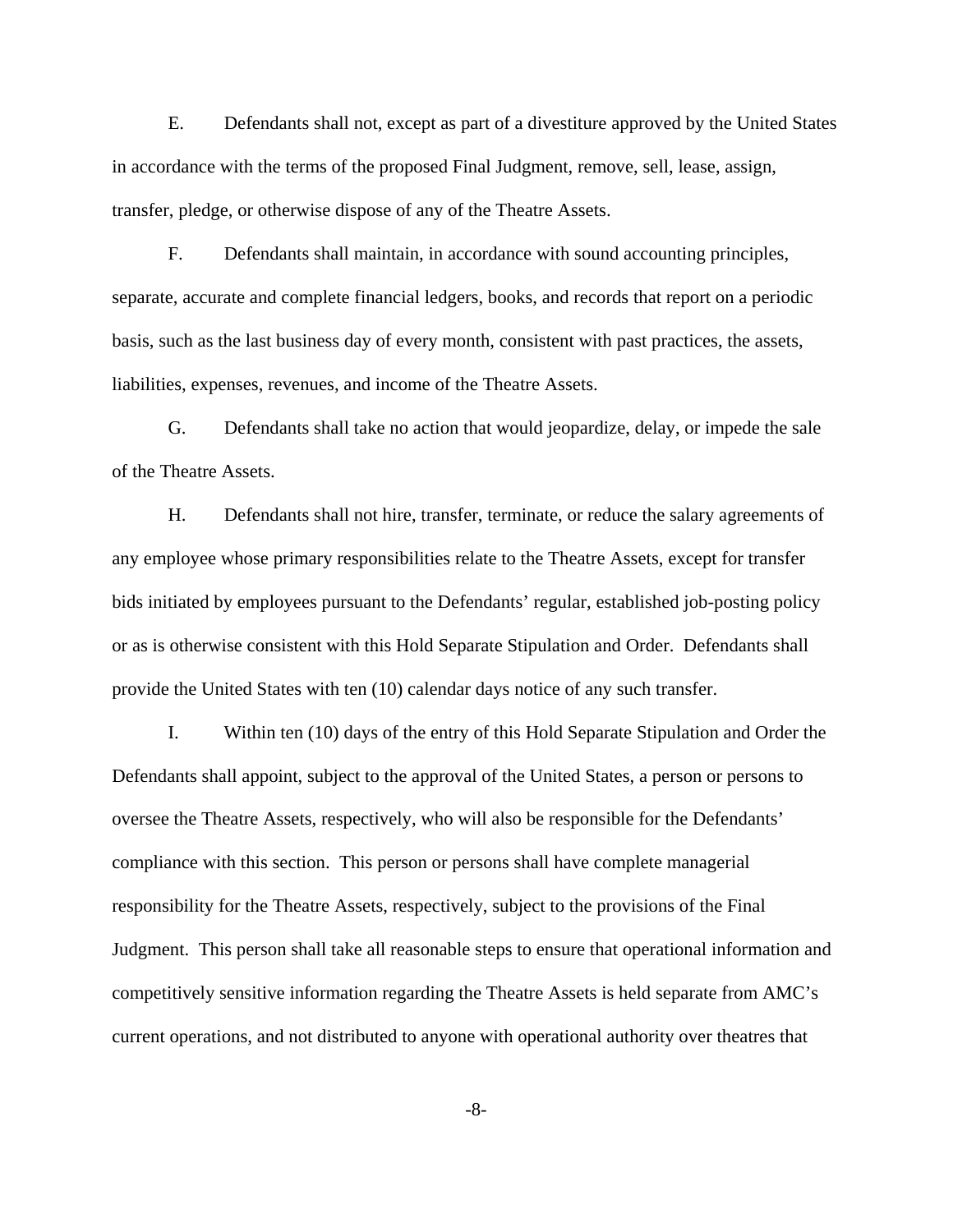compete with the Theatre Assets. In the event that any such person is unable to perform his or her duties the Defendants shall appoint, subject to the approval of the United States, a replacement within ten (10) working days. Should the Defendants fail to appoint a replacement acceptable to the United States within this time period, the United States shall appoint a replacement.

J. Defendants shall take no action that would interfere with the ability of any trustee appointed pursuant to the Final Judgment to complete the divestiture[s] required by the Final Judgment to Acquirers acceptable to the United States.

K. This Hold Separate Stipulation and Order shall remain in effect until consummation of the divestiture[s] required by the proposed Final Judgment or until further order of the Court.

### **ORDER**

It is SO ORDERED this <u>quare day of  $\frac{200}{\ldots}$ </u>.

**United States District Judge**

\_\_\_\_\_\_\_\_\_\_\_\_\_\_\_\_\_\_\_\_\_\_\_\_\_\_\_\_\_\_\_\_\_\_

Respectfully submitted,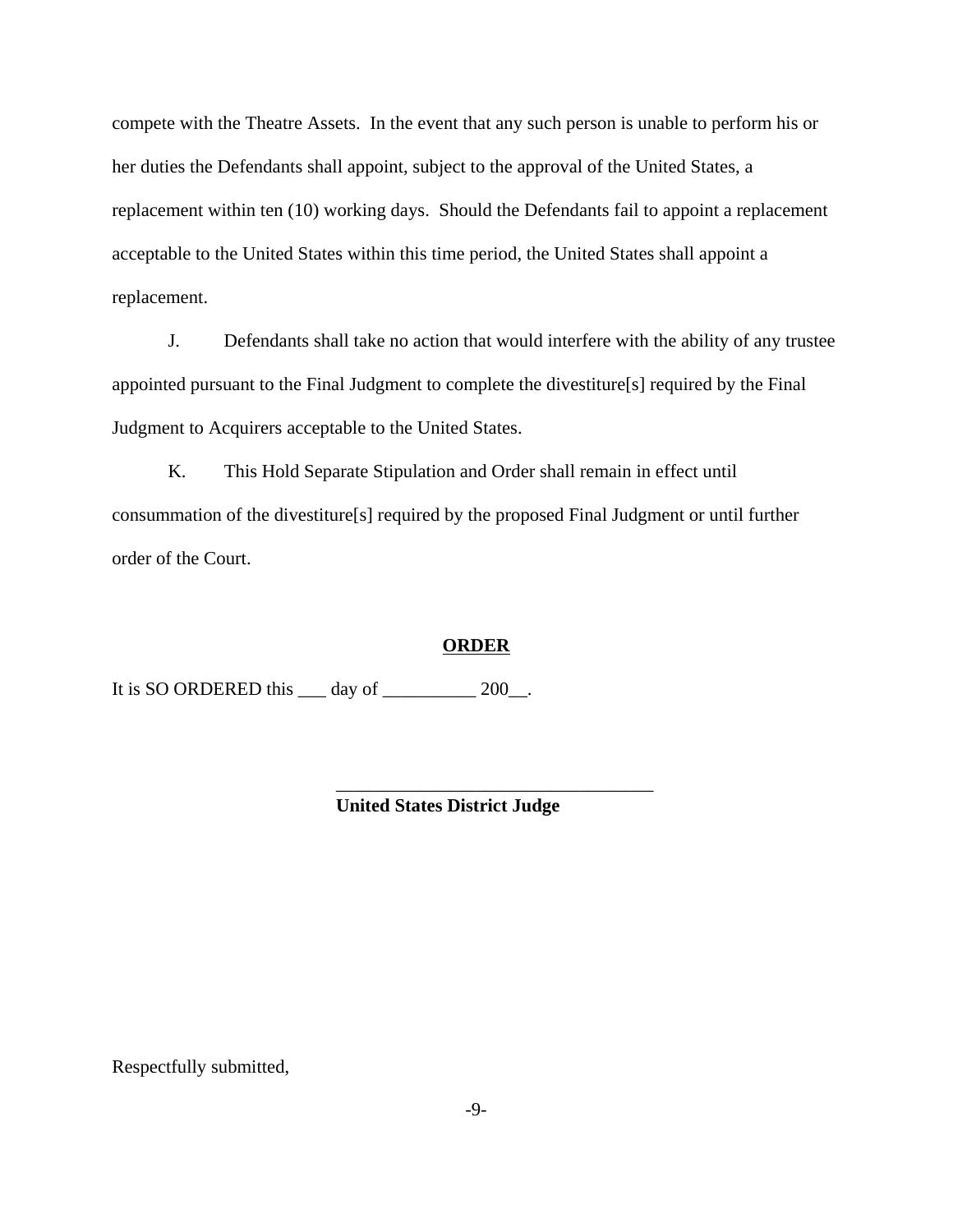## **FOR PLAINTIFF UNITED STATES OF AMERICA:**

 $\sqrt{s/}$ 

William H. Jones II (WJ 2563) Allen P. Grunes (AG 4775) Gregg I. Malawer (GM 6467) Avery W. Gardiner (AG 2011) Joan Hogan (JH 5666)

Attorneys

Bernard M. Hollander (BH 0818)

Senior Trial Attorney

U.S. Department of Justice Antitrust Division Litigation III Section 325 Seventh Street, N.W., Suite 300 Washington, D.C. 20530 Tel: (202) 514-0230 Fax: (202) 307-9952

Dated: December 20, 2005.

FOR PLAINTIFF STATE OF NEW YORK: Eliot Spitzer, Attorney General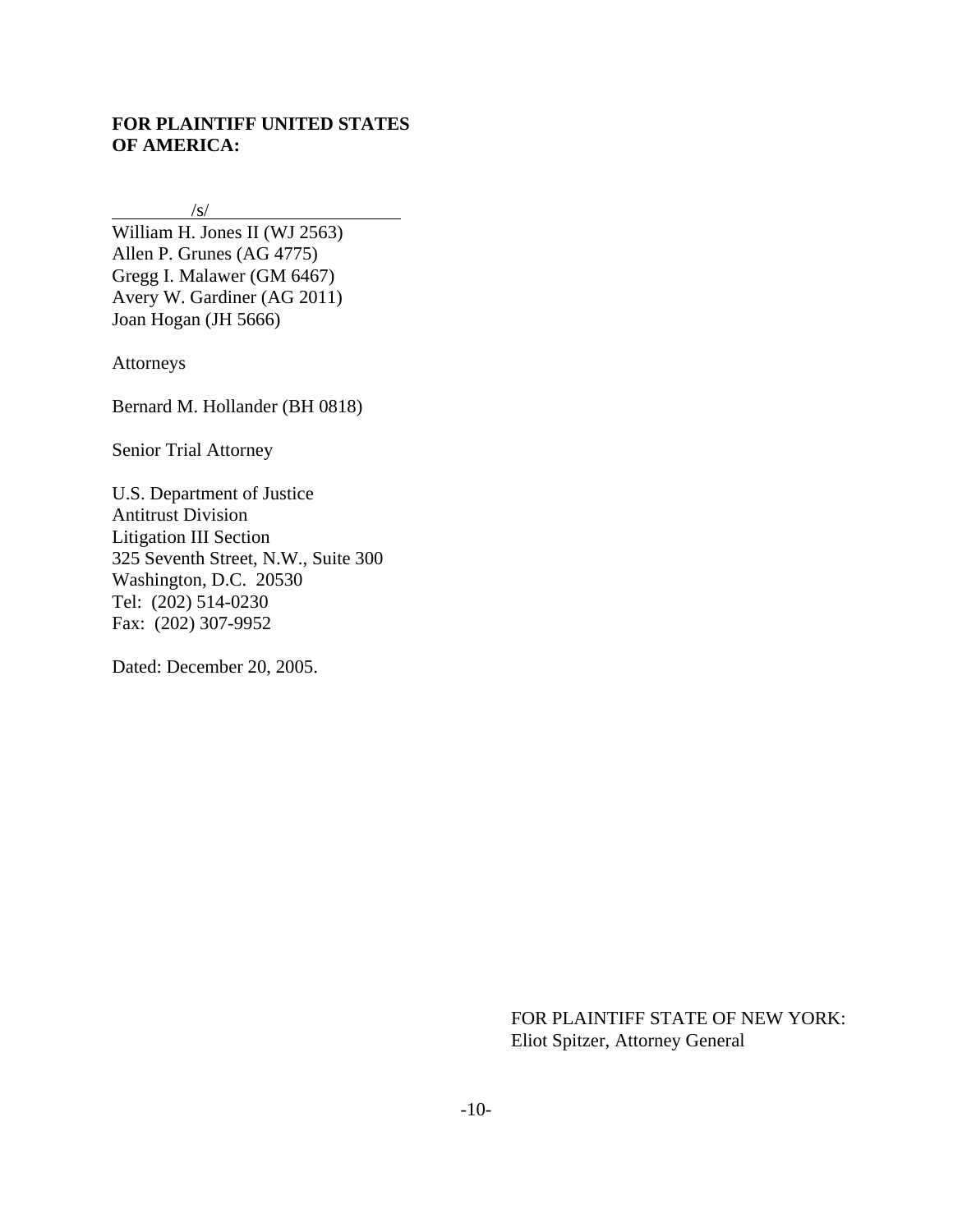$/s/$ 

By: Jay L. Himes (JH 7714) Chief, Antitrust Bureau

 $/s/$ 

Richard E. Grimm (RG 6891) Assistant Attorney General

Antitrust Bureau Office of the Attorney General 120 Broadway, Room 26C62 New York, New York 10271-0332 Tel: (212) 416-8282, (212) 416-8280

Fax: (212) 416-6015

FOR PLAINTIFF STATE OF ILLINOIS: Lisa Madigan, Attorney General

 $\sqrt{s/2}$ 

By: Robert W. Pratt (RP 7924) Chief, Antitrust Bureau Office of the Attorney General State of Illinois 100 West Randolph Street 13th Floor Chicago, Illinois 60601 (312) 814-3722

Kavita Puri Assistant Attorney General OF COUNSEL

FOR PLAINTIFF COMMONWEALTH OF MASSACHUSETTS Thomas F. Reilly, Attorney General

 $\sqrt{s}/$ 

By: Jeffrey S. Shapiro (JS 5521) Mary B. Freeley (MF 1359)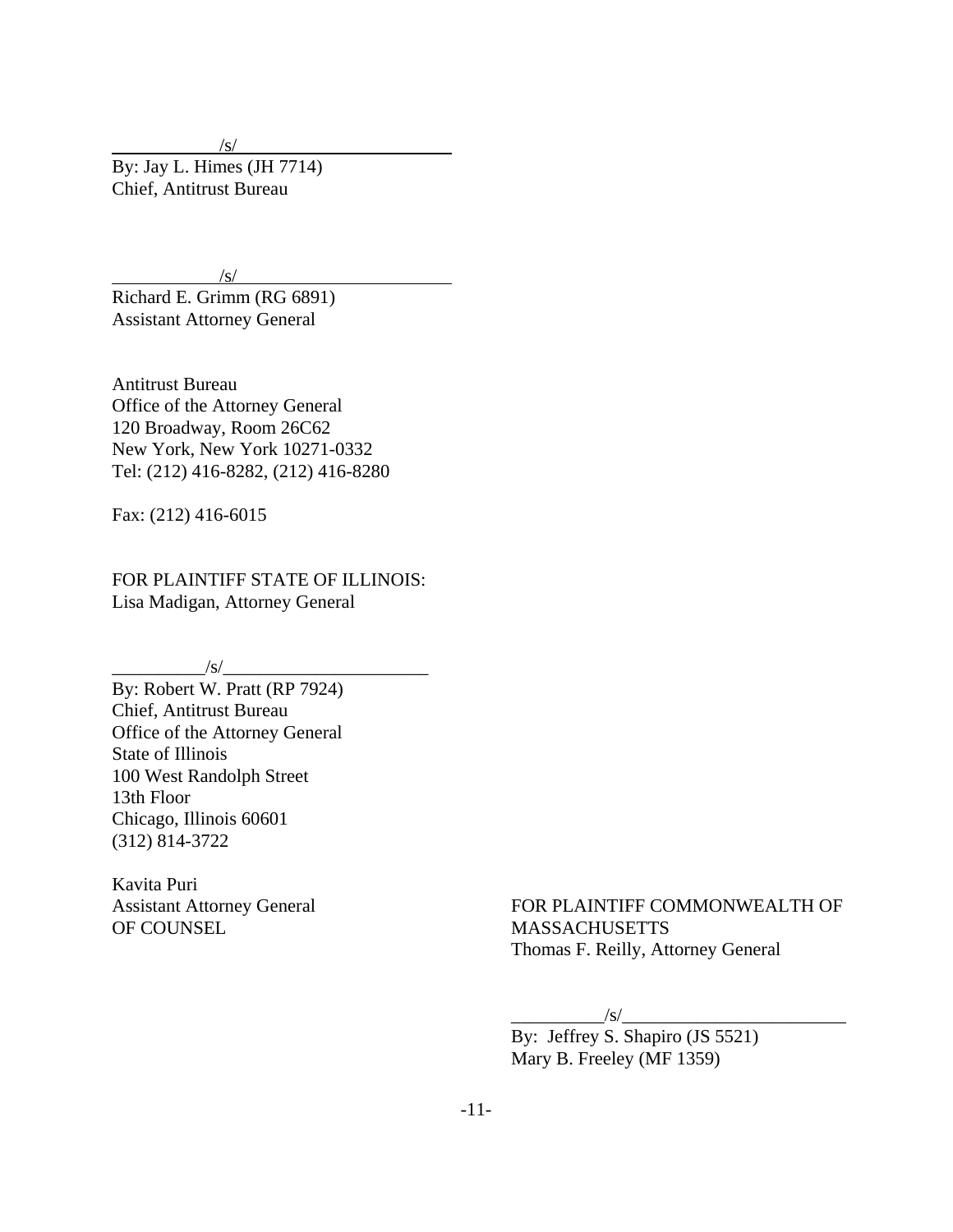Assistant Attorneys General Office of the Attorney General Commonwealth of Massachusetts One Ashburton Place Boston, MA 02108 (617) 727-2200

## **FOR DEFENDANT AMC:**

# /s/

Ilene K. Gotts Damian Didden Wachtell, Lipton, Rosen & Katz 51 West 52<sup>nd</sup> Street New York, NY 10019